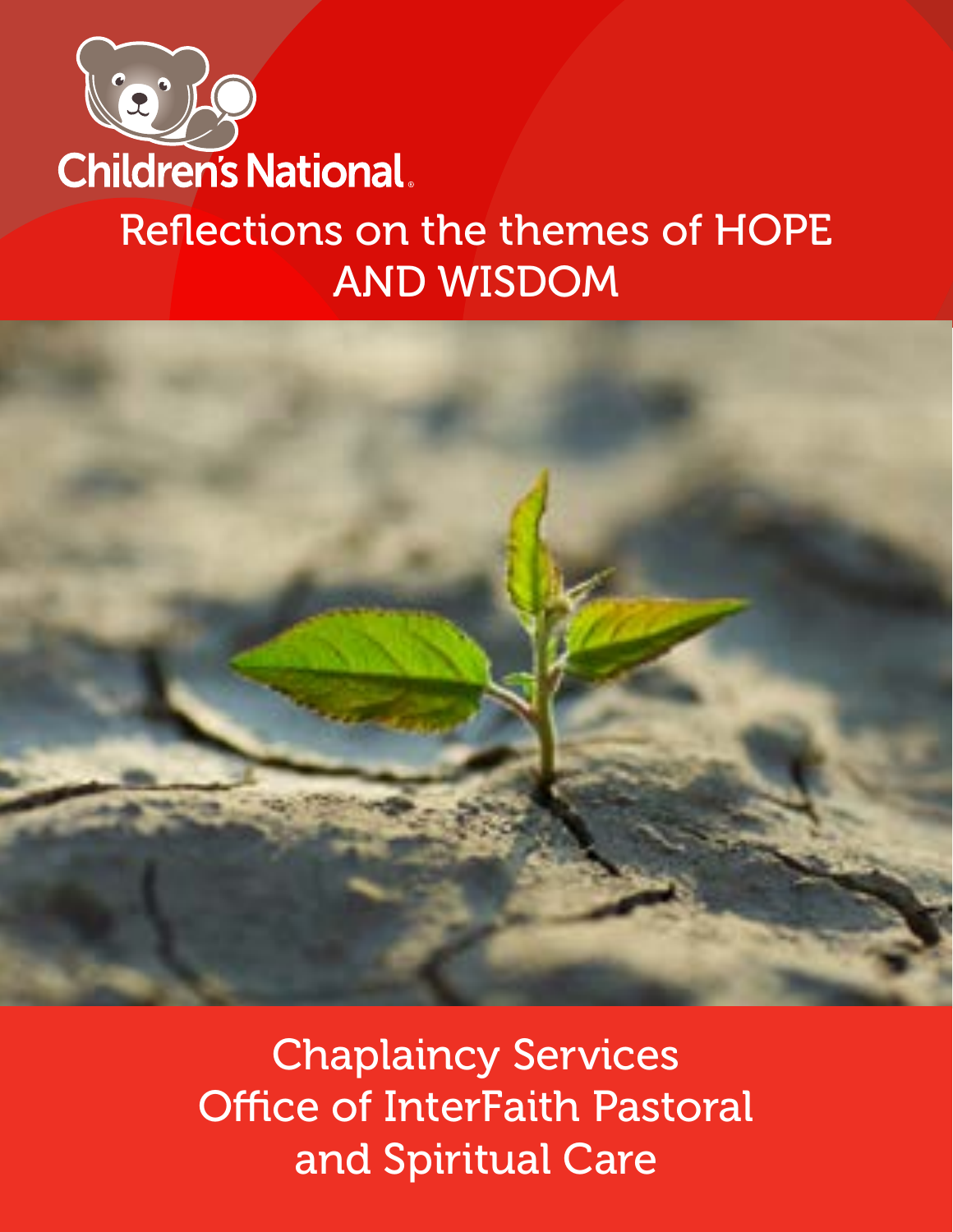#### Hope and Hopelessness

William F. Lynch, S.J. writes in *Images of Hope-Imagination as Healer of the Hopeless: "Part of reality belongs to hopelessness."* 

Real hope always exists on the edge of hopelessness. For it is important to acknowledge those parts of existence that are, indeed, hopeless. Appropriate hopelessness is the understanding that some things are quite impossible. As humans, we cannot hope to live forever; as an individual I cannot hope to change my race; I cannot hope to win a Nobel Prize in physics. Hope, in order to be Hope, excludes the impossible and takes heart in every possibility.

Hope has the ability to *wait* for the possible to show itself. When we, or someone we love, is ill, dying, in pain, or grieving, hope waits for the possible to become evident. When it becomes impossible (hopeless) to lessen pain, it becomes possible to learn a strength for living with pain. When it becomes impossible (hopeless) to prevent dying, it becomes possible to trust that death is a new beginning.

We each need to explore the truly impossibles and unimagined possibles that surround us, and stretch out out spirits to our Hope. *Rev. Kathleen Ennis-Durstine*

I believe that imagination is stronger than knowledge. That myth is more potent than history. That dreams are more powerful than facts. That hope always triumphs over experience. That laughter is the only cure for grief. And I believe that love is stronger than death.

#### *Robert Fulghum*



You are not here merely to make a living. You are here in order to enable the world to live more amply, with greater vision, with a finer spirit of hope and achievement.

You are here to enrich the world, and you impoverish yourself if you forget the errand.

*Woodrow Wilson*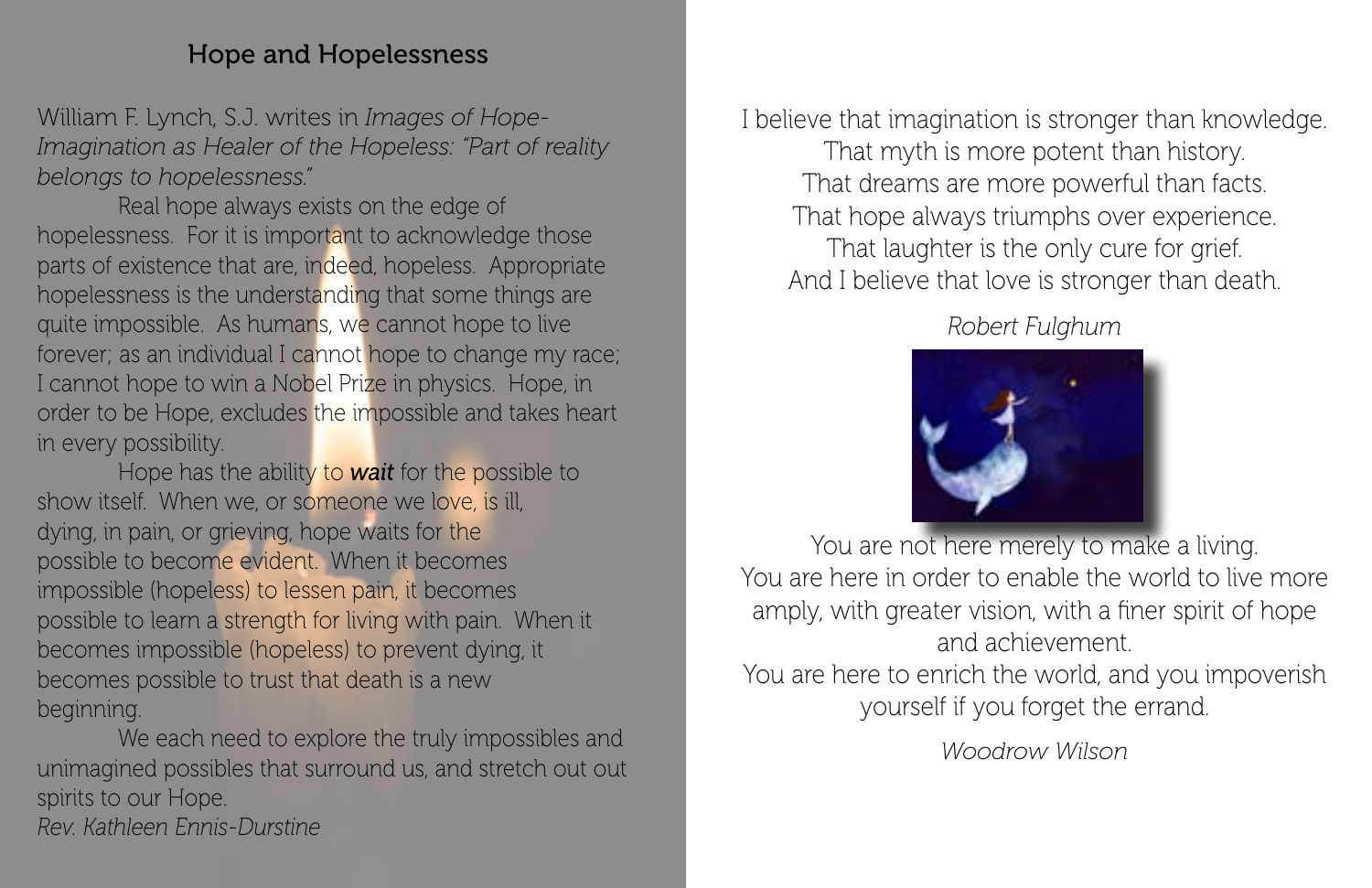From the Morals of Seneca, 4 BCE - 65 CE

Wisdom is a right understanding, a faculty of discerning good from evil, what is to be chosen and what rejected; a judgment grounded upon the value of things, and not the common opinion of them. It sets a watch over our words and deeds, and makes us invincible by either good or evil fortune. It has for its object things past and things to come, things transitory and things eternal. It examines all the circumstances of time, and the nature and operation of the mind. It stands to philosophy as avarice to money  $-$  the one desires and the other is desired; the one is the effect and the reward of the other. To be wise is the use of wisdom, as seeing is the use of eyes, and speaking of the tongue. He that is perfectly wise is perfectly happy; nay, the very beginning of wisdom makes life easy to us. It is not enough to know this; we must print it in our minds by daily meditation, and so bring a good will to a good habit.



Words of Wisdom by Anonymous

Carefully watch your thoughts for they become your words. Manage and watch your words for they will become your actions. Consider and judge your actions for they will become your habits. Acknowledge and watch your habits for they shall become your character. Understand and embrace your character for it becomes your destiny and your dreams.

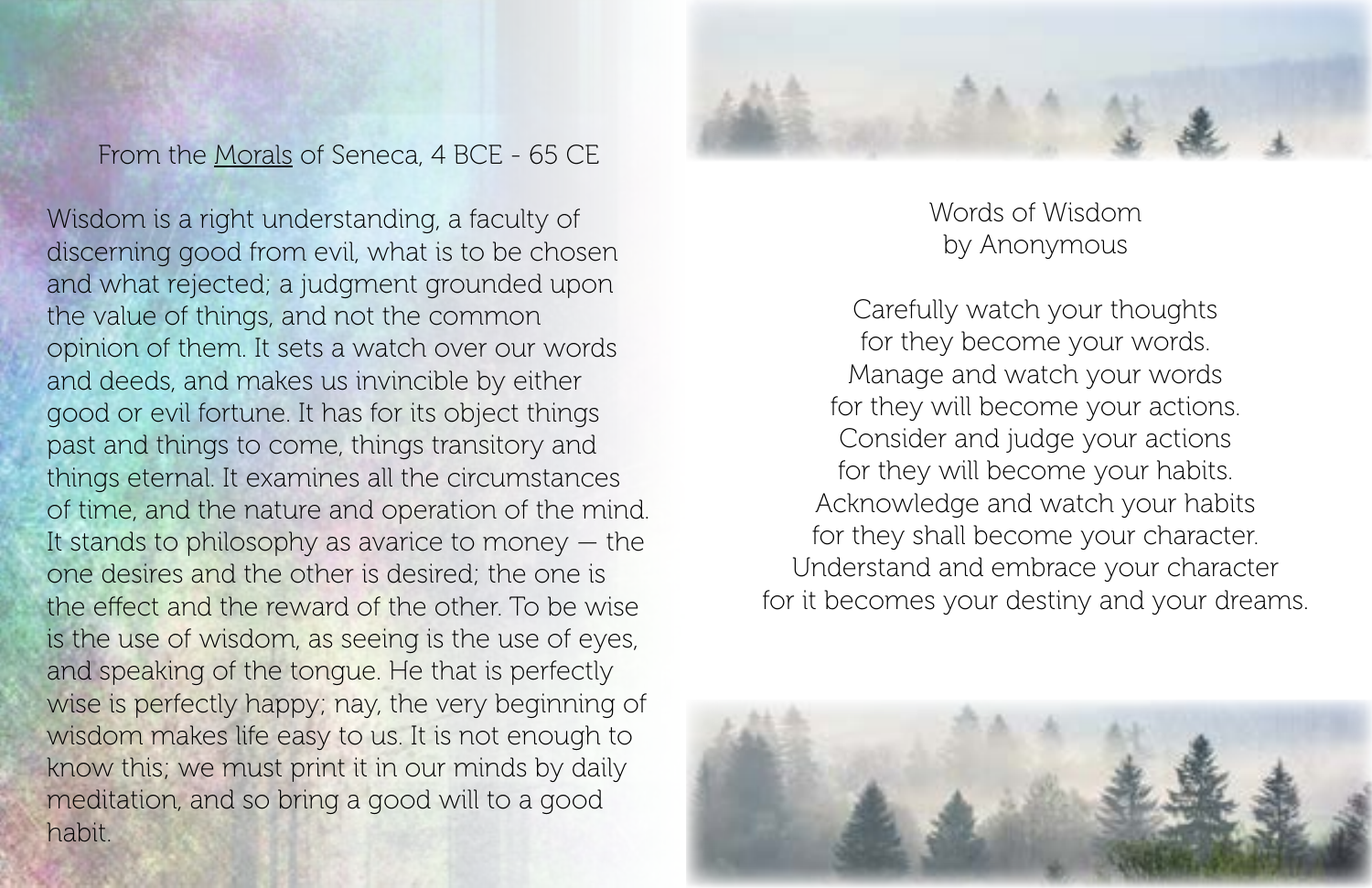

William Blake's Joy and Woe:

Joy and woe are woven fine, A clothing for the soul divine, Under every grief and pine Runs a joy with silken twine. It is right it should be so; Man was made for joy and woe; And when this we rightly know, Through the world we safely go. Zeera Charnoe, from his book: The Soul of a Poet-Philosopher

STARS SHINE

Stars shine not only that the universe may know they're there but that in shining they may extend their care

Their light is not only a light illuminating darkest sky but that which shines upon the soul

Photosynthesis of spirit the work of starlight

Violets of the soul's realm root themselves in earthly experiences are watered by love and shined upon by stars.

they bloom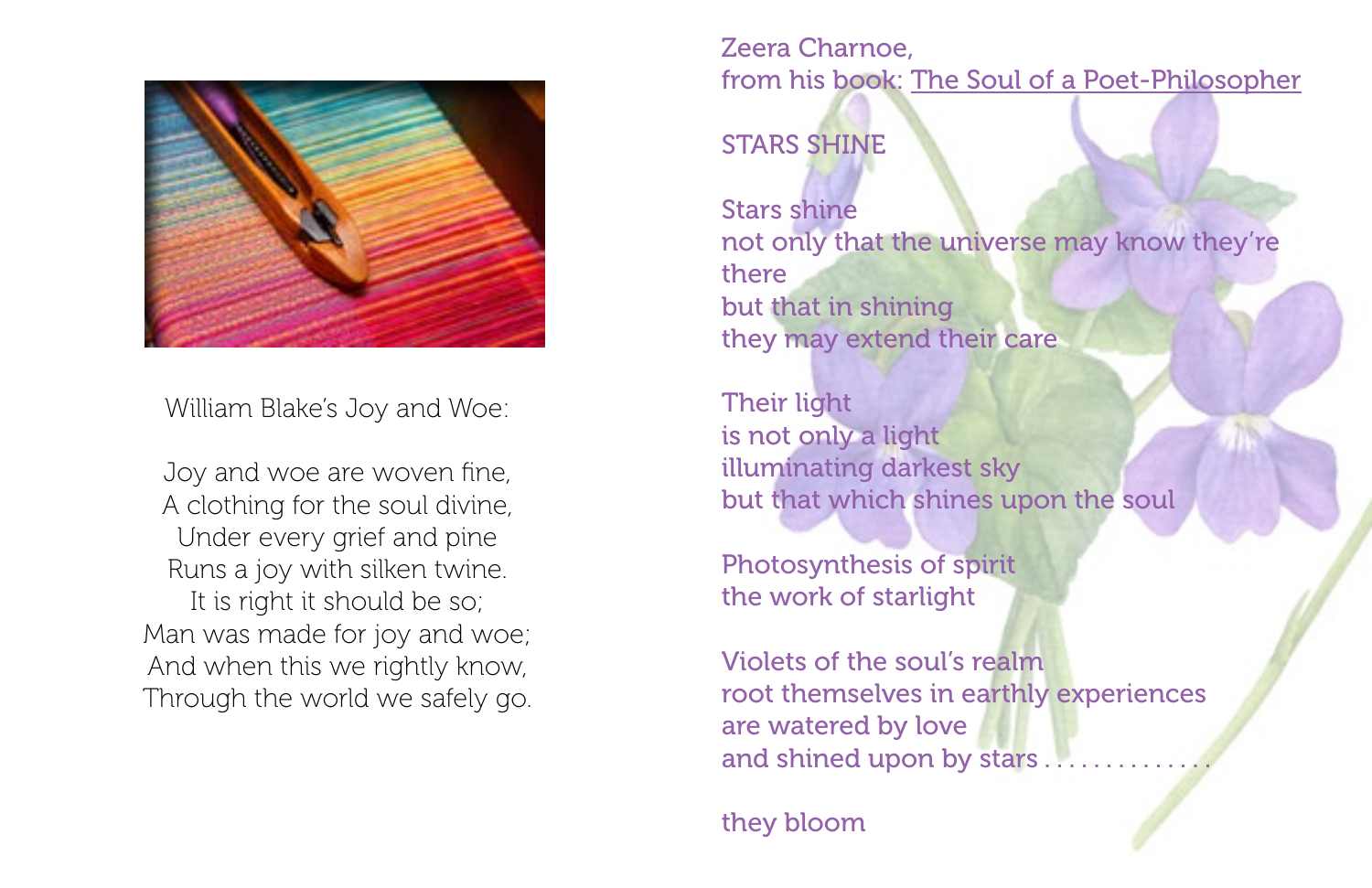### little prayer Danez Smith

let ruin end here

let him find honey where there was once a slaughter

let him enter the lion's cage & find a field of lilacs

> let this be the healing & if not let it be



*From Don't Call Us Dead (Graywolf Press, 2017). Copyright © 2017 by Danez Smith. Used by permission of The Permissions Company, Inc., on behalf of Graywolf Press, www.graywolfpress.org.*

"There is a Sufi story about a man who is so good that the angels ask God to give him the gift of miracles. God wisely tells them to ask him if that is what he would wish.

So the angels visit this good man and offer him first the gift of healing by hands, then the gift of conversion of souls, and lastly the gift of virtue. He refuses them all. They insist that he choose a gift or they will choose one for him. "Very well," he replies. "I ask that I may do a great deal of good without ever knowing it." The story ends this way:

The angels were perplexed. They took counsel and resolved upon the following plan: Every time the saint's shadow fell behind him it would have the power to cure disease, soothe pain, and comfort sorrow. As he walked, behind him the shadow made arid paths green, caused withered plants to bloom, gave clear water to dried up brooks, fresh color to pale children, and joy to unhappy men and women. The saint simply went about his daily life diffusing virtue as

the stars diffuse light and the flowers scent, without ever being aware of it. The people respecting his humility followed him silently, never speaking to him about his miracles. Soon they even forgot his name and called him "the Holy Shadow."

Rachel Naomi Remen, Kitchen Table Wisdom: Stories That Heal

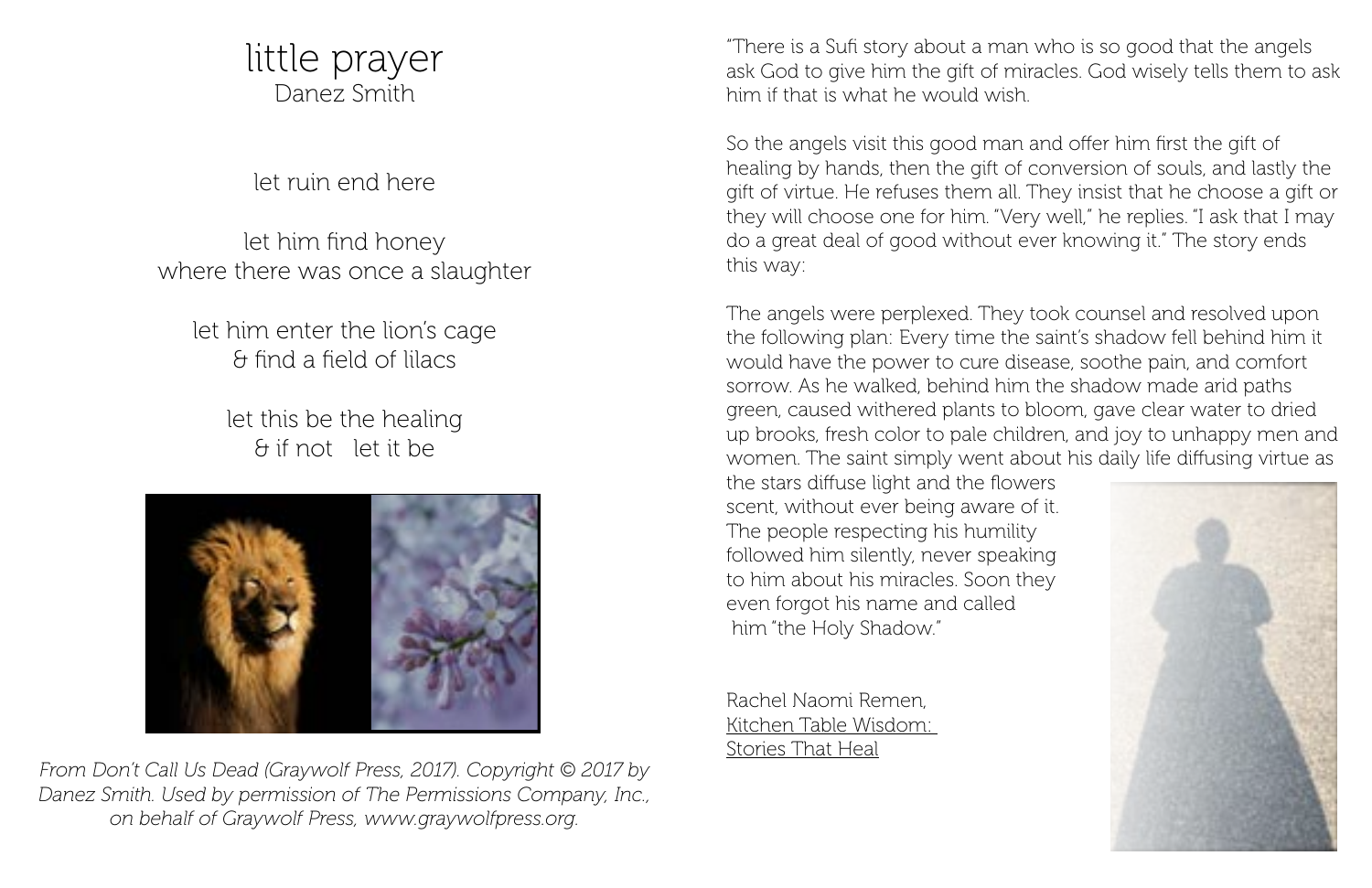# Look To this Day

Look to this day: For it is life, the very life of life. In its brief course Lie all the verities and realities of your existence.

The bliss of growth, The glory of action, The splendour of achievement Are but experiences of time.

For yesterday is but a dream And tomorrow is only a vision; And today well-lived, makes Yesterday a dream of happiness And every tomorrow a vision of hope.

Look well therefore to this day; Such is the salutation to the ever-new dawn!





A star falls from the sky and into your hands. Then it seeps through your veins and swims inside your blood and becomes every part of you. And then you have to put it back into the sky. And it's the most painful thing you'll ever have to do and that you've ever done. But what's yours is yours. Whether it's up in the sky or here in your hands. And one day, it'll fall from the sky and hit you in the head real hard and that time, you won't have to put it back in the sky again.

C. JoyBell C.